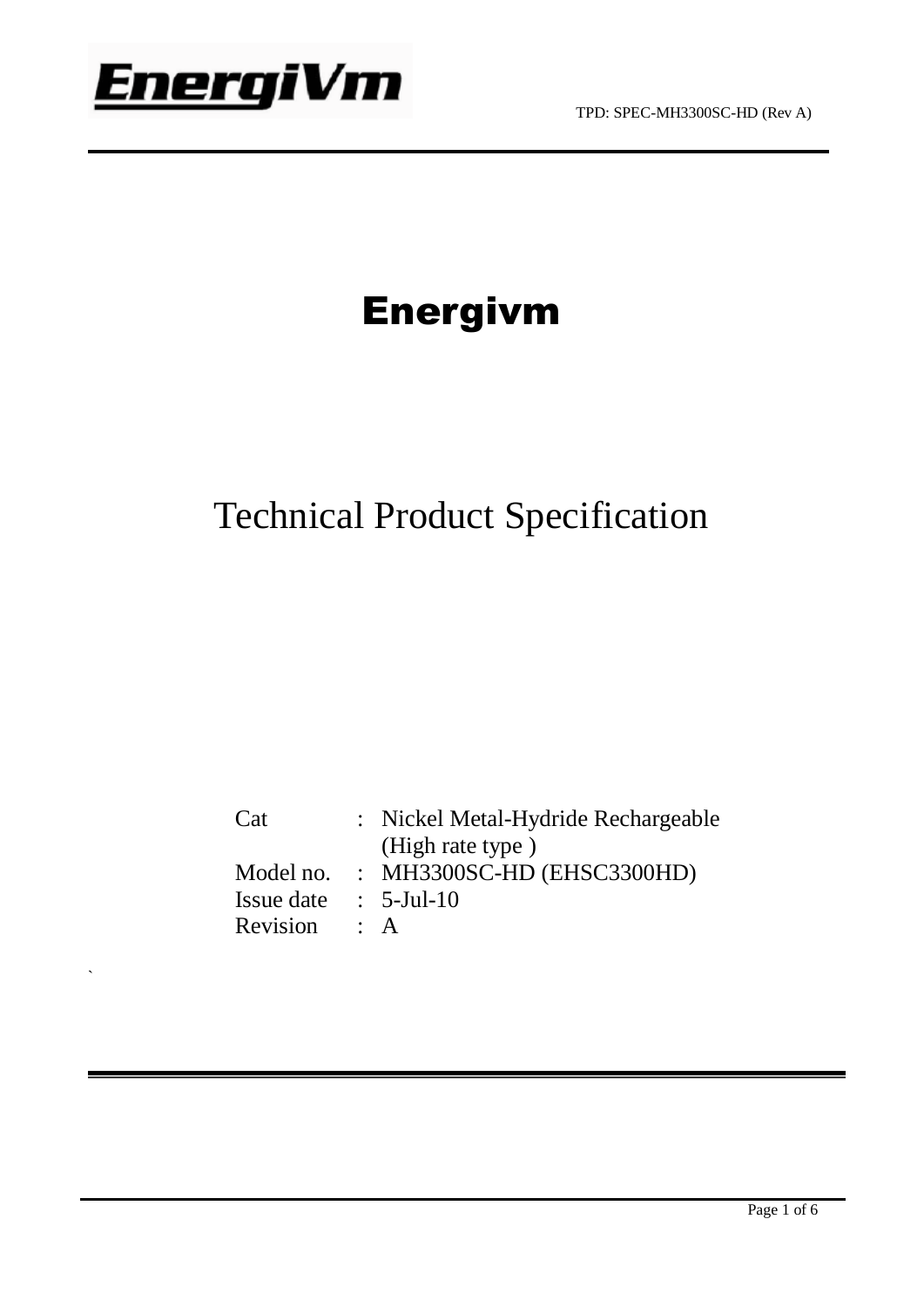#### **(1)Scope**

This specification is applicable nickel metal hydride rechargeable battery. All data involves voltage and weight of stack-up battery pack are equal to the value of unit cell times the number of cells in the battery pack..

Example:

Stack-up battery pack consist of 3 cells Nominal voltage of one cell = 1.2V Nominal voltage of stack up battery pack =  $3.6V$  (3 x 1.2V)

| <b>Characteristics</b>                   |              | <b>Specification</b>             | <b>Remark</b>                                      |  |
|------------------------------------------|--------------|----------------------------------|----------------------------------------------------|--|
| Nominal Capacity                         |              | 3300 mAh                         | 0.1C charge for 16 hrs<br>0.2C discharge till 1.0V |  |
| Nominal Voltage                          |              | 1.2V                             |                                                    |  |
| Charge current                           | Standard     | 330mA (0.1C) for 16 hrs          | Ambient temp at $0\neg 45^\circ\text{C}$           |  |
|                                          | Quick        | 990mA (0.3C) for 4 hrs           | Ambient temp at $10-40^{\circ}$ C<br>$-dV = 10mV$  |  |
|                                          | Fast         | 1650mA (0.5C) for 2.2 hrs        |                                                    |  |
|                                          | Trickle      | 99mA (0.03C) to<br>165mA (0.05C) | Ambient temp at $0\neg 45^{\circ}$ C               |  |
| Discharge current                        | Standard     | 660mA (0.2C) till 1.0V           | Ambient temp at $-20-60$ °C                        |  |
|                                          | Quick        | 660mA (0.2C) till 1.0V           |                                                    |  |
|                                          | Fast         | 1650mA (0.5C) till 1.0V          |                                                    |  |
| Storage<br>temperature                   | $< 1$ year   | -20 to $35^{\circ}$ C            | Humidity $\leq 85\%$ RH                            |  |
|                                          | $<$ 3 months | $-20$ to $45^{\circ}$ C          |                                                    |  |
| Internal Impedance (after fully charged) |              | $10 \text{ mA}$ (max)            | Measure at 1k Hz                                   |  |
| Weight (for reference)                   |              | $~10-64$ grams                   |                                                    |  |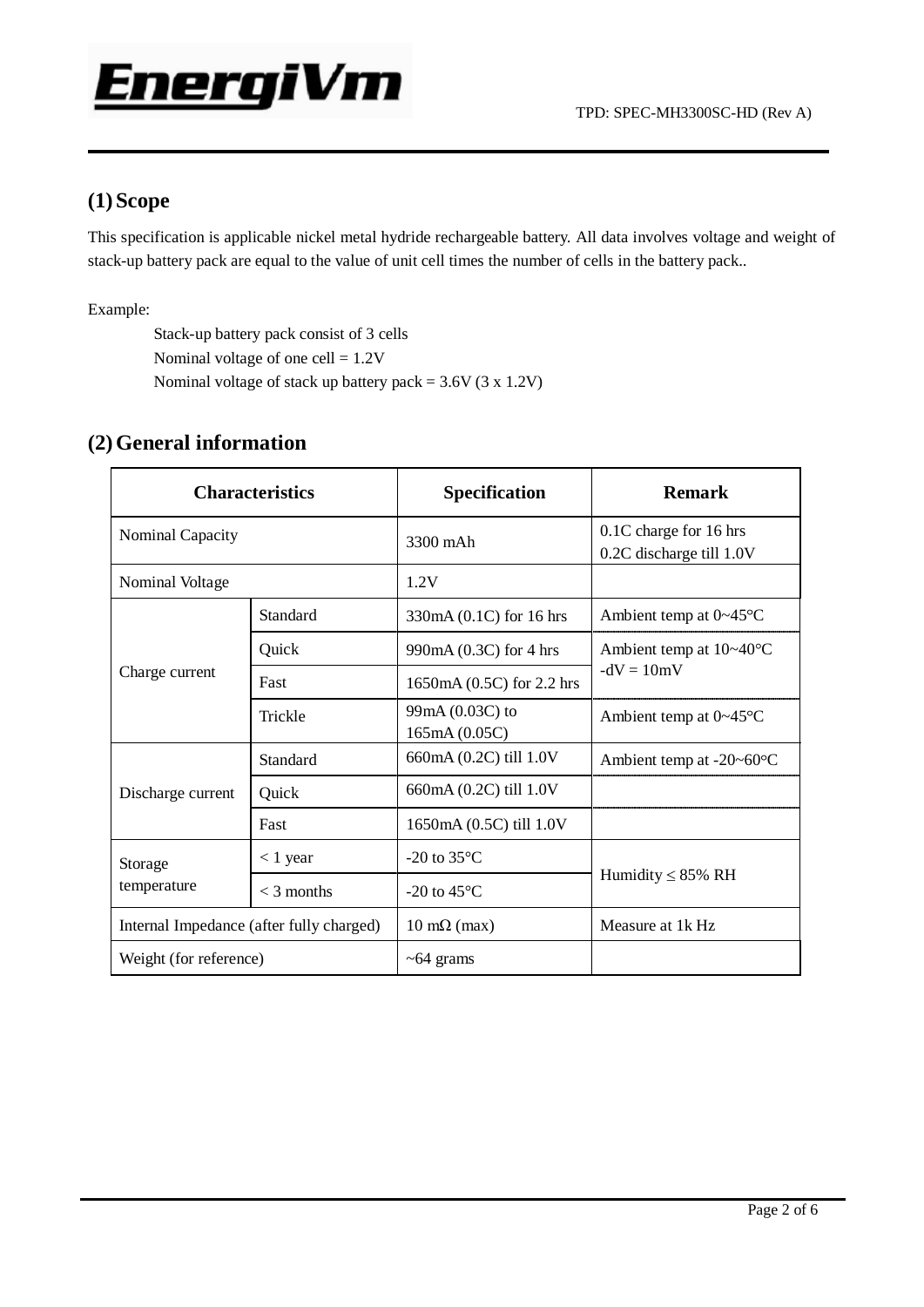### **(3)Dimension**



#### **(4) Electrical Performance**

Unless otherwise specified, tests should be conducted within one month of delivery under conditions of ambient temperature 20±5°C and relative humidity: 65±20%

| <b>Test Item</b>                              | <b>Test Conditions</b>                                                                                                                                                                       | <b>Requirements</b>      |
|-----------------------------------------------|----------------------------------------------------------------------------------------------------------------------------------------------------------------------------------------------|--------------------------|
| (1) Standard Charge                           | Charge for 16 hours at constant current of 0.1C after pre-discharge<br>at the constant current of 0.2C until cut-off voltage of 1.0V                                                         | N/A                      |
| (2) Capacity                                  | Capacity of the charged battery specified in item (1) is measured<br>by discharge the battery at 0.2C until cut-off voltage of 1.0V after<br>rest for 15 minutes. Up to 3 cycles is allowed. | $\geq$ 3300mAh           |
| (3) Open-circuit<br>Voltage                   | Voltage between terminals of the charged battery specified in item<br>$(1)$ is measured after rest for 1 hour                                                                                | $\geq$ 1.25V             |
| (4) Initial Impedance<br>(for reference only) | The initial impedance is measured at 1KHz within one hour after<br>standard charge                                                                                                           | $< 10 \text{ m}\Omega$   |
| (5) Charge retention                          | Standard charge as item $(1)$ , store for 28 days, then discharge at<br>$0.2C$ to $1.0V$                                                                                                     | $\geq$ 1980mAh           |
| (6) Overcharge                                | Continuous charging for 48 hours at a current of 0.1C.                                                                                                                                       | No leakage,<br>explosion |
| (7) IEC cycle life                            | According to IEC61951-2 (2003) 7.4.1.1, see note 1                                                                                                                                           | $\geq 500$ cycles        |
| (8) Leakage test                              | After charging at 0.5C and storage for 14 days at room                                                                                                                                       | No leakage,              |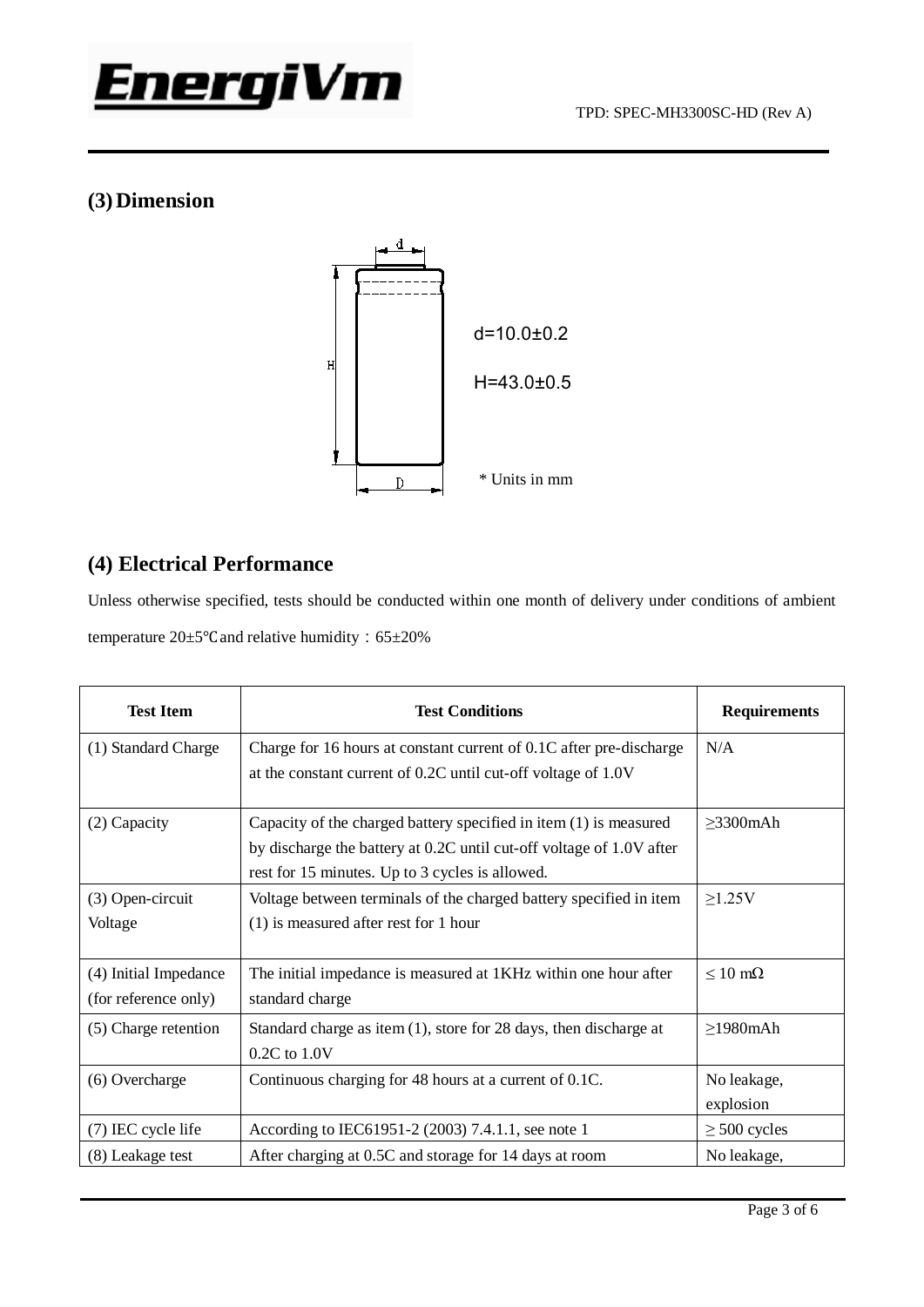

|                     | temperature, no leakage nor deformation.                                                   |                                 | deformation                    |
|---------------------|--------------------------------------------------------------------------------------------|---------------------------------|--------------------------------|
| (9) Safety Device   | The cell shall be forced discharged at an ambient temperature of                           |                                 | No explosion, but              |
| Operation           | $20^{\circ}$ C ± 5 <sup>o</sup> C at a constant current of 0.2C to a final voltage of 0 V. |                                 | Leakage and                    |
|                     | The current shall then be increased to 1C and maintained in                                |                                 | deformation may                |
|                     | direction at the same ambient temperature of $20^{\circ}$ C $\pm$ 5°C for 60               |                                 | occur                          |
|                     | min.                                                                                       |                                 |                                |
| $(10)$ Drop test    | This means the endurance of the cell against drop                                          |                                 |                                |
|                     | Condition:                                                                                 |                                 | No visible liquid              |
|                     | Height                                                                                     | 50cm                            | leakage, no                    |
|                     | Direction                                                                                  | not specified                   | venting, nor                   |
|                     | Surface                                                                                    | Wooden board, 3cm thick         | functional loss.               |
|                     | Test times                                                                                 | 3 times                         |                                |
| (11) Vibration test | This means the endurance of the cell against vibrations                                    |                                 |                                |
|                     | Frequency:                                                                                 | 10Hz - 500Hz                    |                                |
|                     | Vibration amplitude:                                                                       | 0.35 mm peak or maximum 50 m/s2 | No leakage,                    |
|                     | Axes of vibration:                                                                         | 3 mutually perpendicular axes   | venting or<br>functional loss. |
|                     | Sweep cycles:                                                                              | 5 cycles                        |                                |
|                     | Sweep speed:                                                                               | 1 octave per minute             |                                |

\* Note 1: IEC61951-2 (2003) 7.4.1.1 Cycle life

| Cycle no                                                                           | Charge                  | Rest   | Discharge            |  |  |
|------------------------------------------------------------------------------------|-------------------------|--------|----------------------|--|--|
|                                                                                    | $0.1C$ X 16h            | None   | $0.25C$ X 2h20 $min$ |  |  |
| $2 - 48$                                                                           | $0.25C$ X 3h10min       | None   | $0.25C$ X 2h20 $min$ |  |  |
| 49                                                                                 | $0.25C \times 3h10$ min | None   | $0.25C$ to $1.0V$    |  |  |
| 50                                                                                 | $0.1C \times 16h$       | $1-4h$ | $0.2C$ to $1.0V$     |  |  |
| Cycles 1 to 50 shall be repeated until the discharge duration of any $50th$ cycles |                         |        |                      |  |  |
| becomes less than 3hrs                                                             |                         |        |                      |  |  |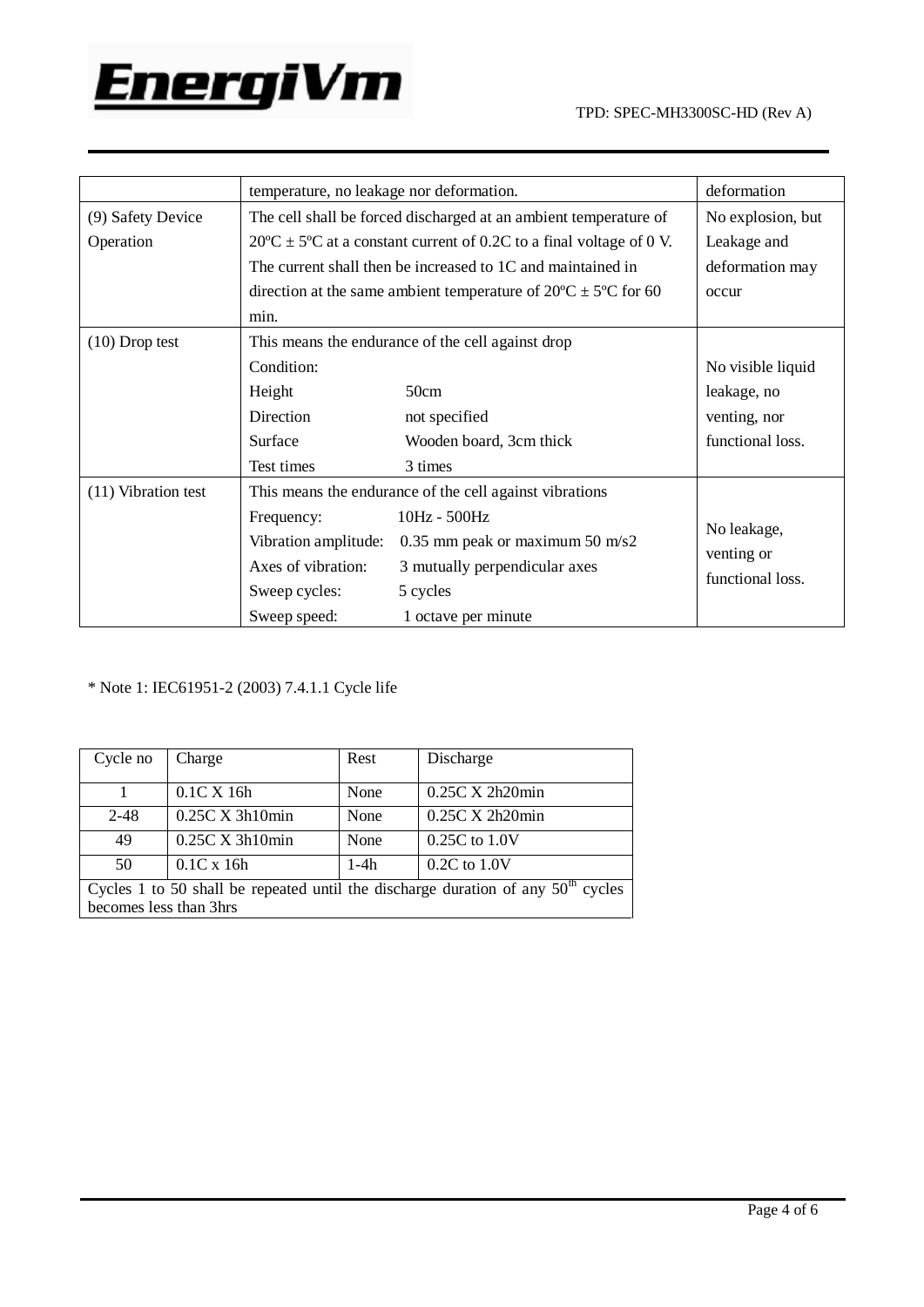



#### **(5) Typical charge/dis-charge curve**